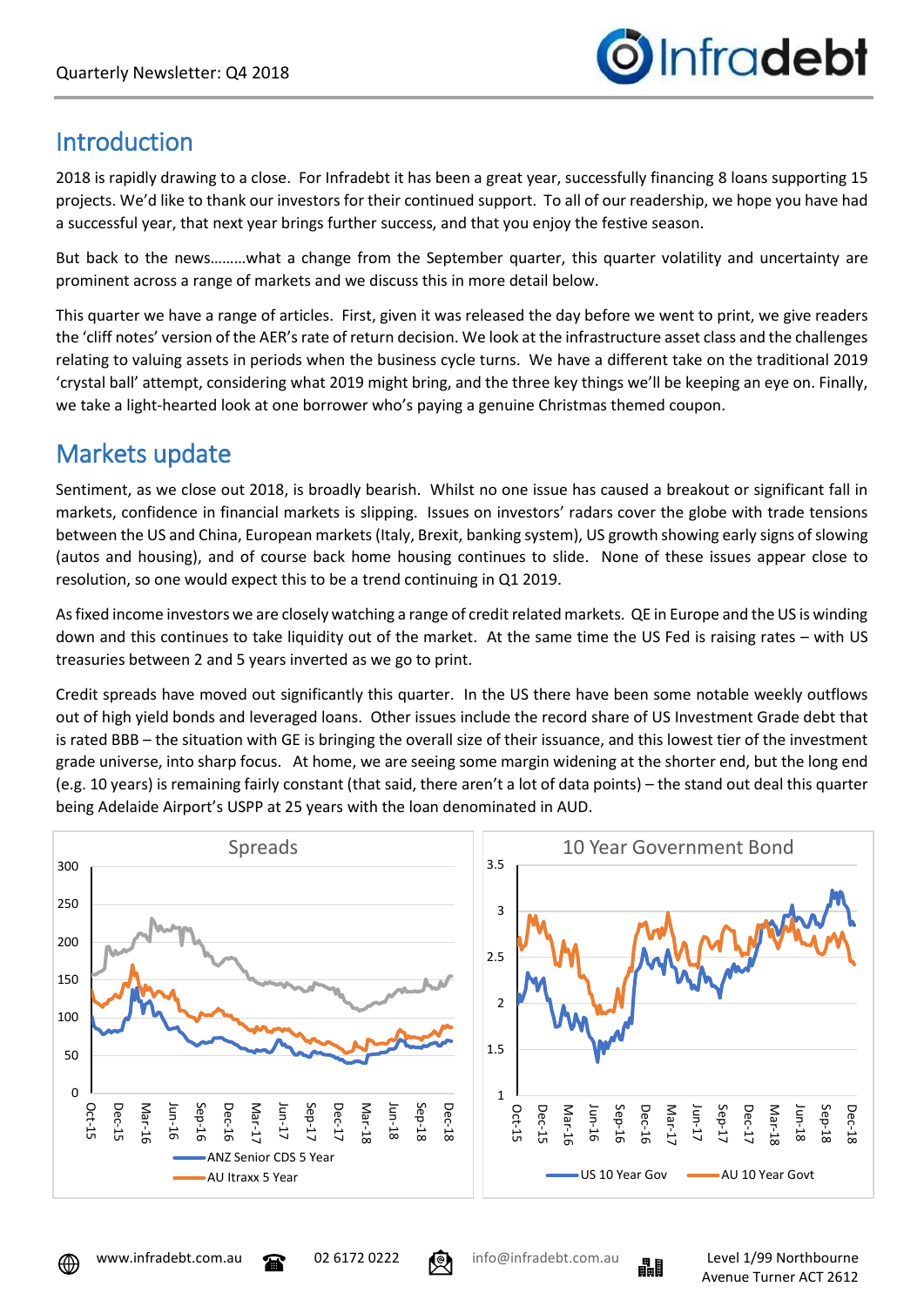## Quarterly Newsletter: Q4 2018





### New issuance and refinancing

The table below provides a list of publicly available deals.

| Date   | Borrower                   | Instrument  | Size (m)                             | Term (Yrs)      | Curr.      | Pricing/Notes               |
|--------|----------------------------|-------------|--------------------------------------|-----------------|------------|-----------------------------|
| Oct 18 | Ausgrid                    | Loan        | 2,269/1,763<br>/2,300/600            | 3/4/5/7         | <b>AUD</b> |                             |
|        |                            |             |                                      |                 |            |                             |
| Oct 18 | Colgar Wind<br>Farm        | Loan        | 388                                  | 5               | <b>AUD</b> |                             |
| Oct 18 | AGL                        | <b>USPP</b> | <b>AUD 50/</b><br>USD:<br>150/70/175 | 10/12/13/1<br>5 | <b>AUD</b> | 4.63%/3.76%/3.81%/<br>3.91% |
| Oct 18 | <b>Epic Energy</b>         | Loan        | 300                                  | 5               | <b>AUD</b> |                             |
| Oct 18 | <b>ETSA Utilities</b>      | Loan        | 350                                  | 5               | <b>AUD</b> |                             |
| Oct 18 | Aquasure                   | <b>USPP</b> | 250                                  | 15              | <b>USD</b> | $US + 115$                  |
| Oct 18 | Hallett 4 Wind<br>Farm     | Loan        | 159/178                              | 6/12            | <b>AUD</b> |                             |
| Oct 18 | Kwinana Waste<br>to Energy | Loan        | 400                                  | 5               | <b>AUD</b> | <b>BBSY + 300</b>           |
| Oct 18 | Southern Way               | Loan        | 323/323                              | 5/10            | <b>AUD</b> |                             |
| Oct 18 | Sunraysia Solar<br>Farm    | Loan        | 270                                  | 5               | <b>AUD</b> | BBSY + 160                  |
| Oct 18 | Westconnex                 |             | 600/2,724<br>/1,276                  | 2/3/5           | <b>AUD</b> |                             |





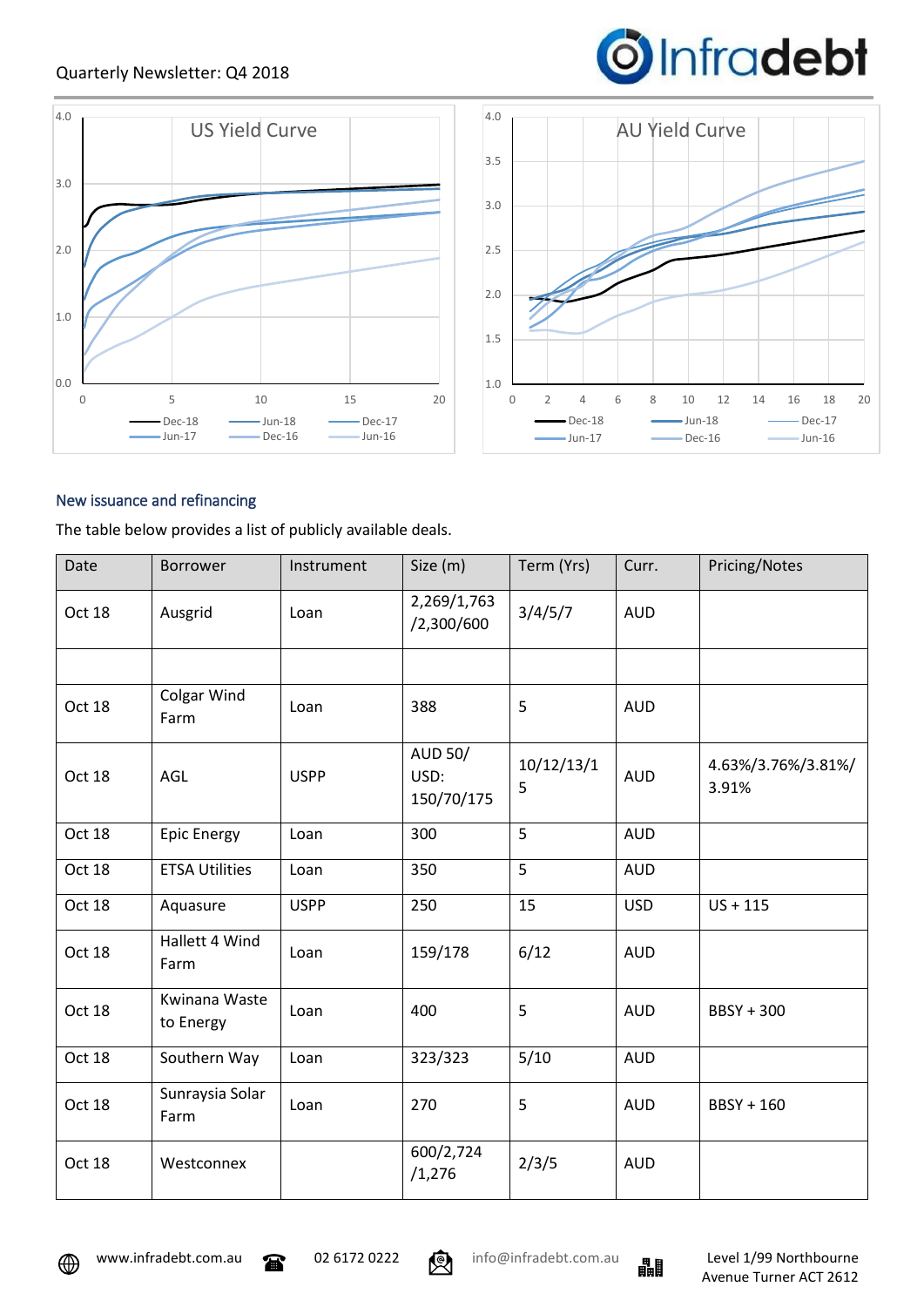

| Date   | <b>Borrower</b>                      | Instrument  | Size (m)                    | Term (Yrs) | Curr.              | Pricing/Notes                                   |
|--------|--------------------------------------|-------------|-----------------------------|------------|--------------------|-------------------------------------------------|
| Nov 18 | Dundonnell<br>Wind Farm              | Loan        | 100/300                     | 2/5        | <b>AUD</b>         | BBSY + 140/170                                  |
| Nov 18 | Plenary                              | Loan        | 460                         | 17         | <b>AUD</b>         |                                                 |
| Nov 18 | Jemena                               | Loan        | 650                         | 6          | <b>AUD</b>         |                                                 |
| Nov 18 | Waterloo Wind<br>Farm                | Loan        | 145                         | 12         | <b>AUD</b>         |                                                 |
| Nov 18 | <b>United Energy</b>                 | <b>USPP</b> | 283                         | 10         | <b>USD</b>         | 4.09% (fixed)                                   |
| Nov 18 | Adelaide<br>Airport                  | <b>USPP</b> | USD 100 /<br><b>AUD 140</b> | 15/25      | USD/<br><b>AUD</b> | 4.39% / 5.04%                                   |
| Dec 18 | Westlink M7                          | <b>USPP</b> | 345/195/75                  | 12/15/20   | <b>AUD</b>         | 4.46%/4.65%/4.80%                               |
| Dec 18 | Origin                               | Loan        | 133/133/13<br>3             | 7/8        | <b>AUD</b>         | <b>BBSY+ 155 / LIBOR</b><br>$+120/BBSY + 162.5$ |
| Dec 18 | Origin                               | <b>USPP</b> | 250                         | 10         | <b>USD</b>         | 5.16%                                           |
| Dec 18 | Lincoln Gap<br>Wind Farm<br>Stage II | Loan        | 160                         | 12         | <b>AUD</b>         |                                                 |

#### Equity and other news

Whilst there's been a very large volume of loans this quarter, there's not a lot of other news to report.

- Graincorp received a \$3.3 billion bid from Long Term Asset Partners (LTAP), a little known entity led by former Business Council of Australia president Tony Shepard. The unsolicited all cash offer is at \$10.42 per share. LTAP claim to have an innovative financing package wrapped with weather insurance to de-risk the cashflows from seasonal harvest volatility. Graincorp has a large grain handling and storage infrastructure network. It is understood that grain revenue is insured to a discount to the long run average.
- Treasurer Josh Frydenberg has announced his "preliminary view" to block the \$11 per share CKI acquisition of APA Group on the basis of "national interest" and "undue concentration of foreign ownership by a single company group in our most significant gas transmission business".

# AER Final Rate of Return Decision – Modest Downward Adjustment

The AER released its final rate of return decision for regulated electricity and gas transmission and distribution businesses on Monday. At 420 pages – the decision is thorough – but to save you reading it over Christmas, here is the cliff notes version:

- Overall, the allowable rate of return is modestly reduced from 5.76% to 5.36%;
- Assumed gearing stays at 60%, with the cost of debt virtually unchanged at 4.70% vs 4.77%;
- The ten year averaging process remains in place. Utilities will continue to benefit from having regulated returns set on the assumption that they borrow using long-term debt (ten year assumed debt term), where most assets have a large portion of funding on much shorter three and five years terms (for example, see the maturity structure in the Ausgrid refinancing this quarter in the table above); and







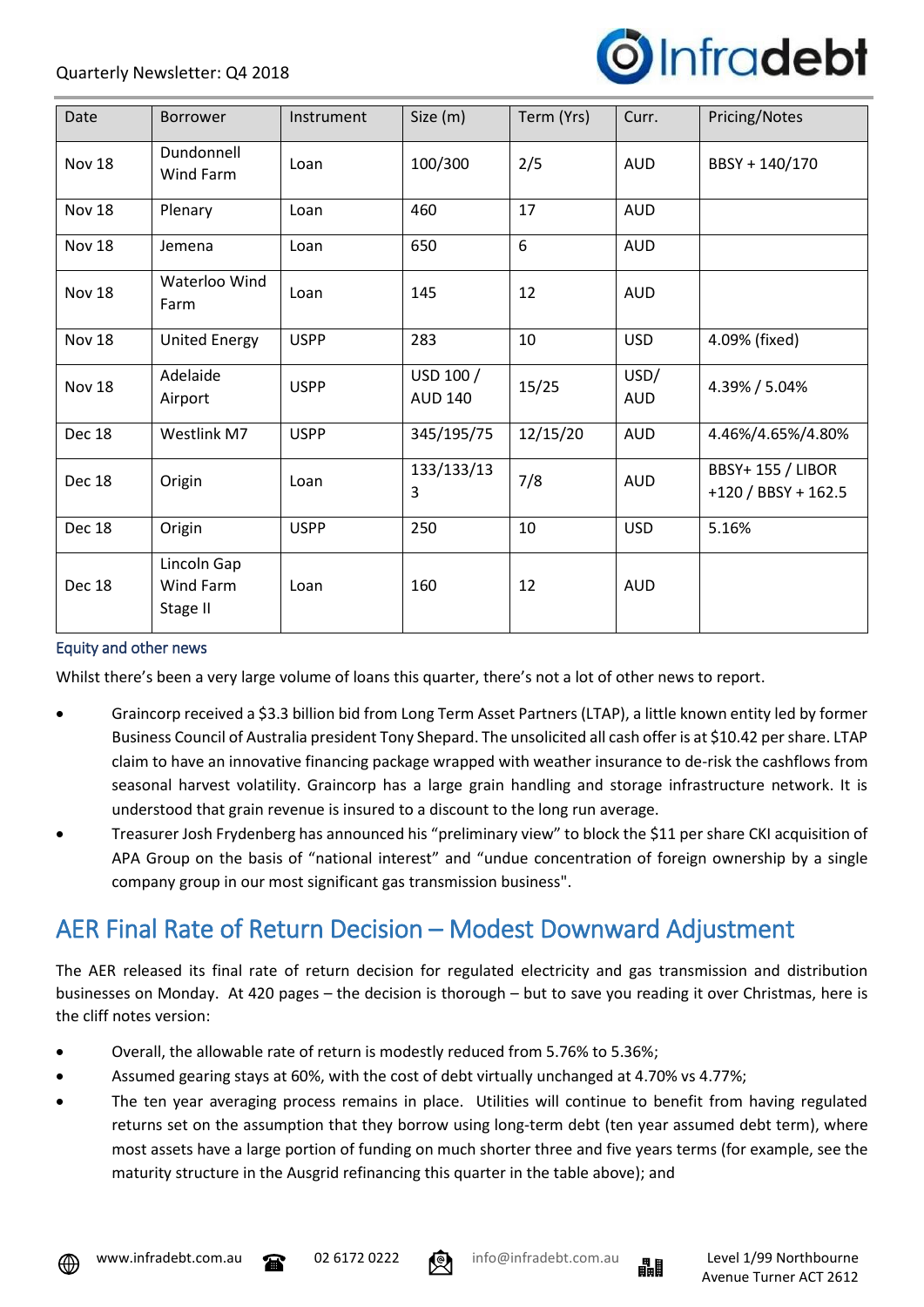

• Most of the action is in the cost of equity, where the assumed equity risk premium, asset beta and allowance for imputation credits are all changed slightly. Assumed return on equity is 6.36% down from 7.25%.

Overall, we see this decision as a modest continuation of the general approach of the AER under Paula Conboy. While there is some huffing and puffing by networks in the papers over the past day or so – the market's judgement on this regulatory decision is pretty clear, with listed regulated utilities rallying on the news.

# Late Cycle Effects for Infrastructure

It might just be the season (bah humbug), but it is starting to feel awfully late in this economic/market cycle. The current cycle has been unusually long – stretching from March 2009. However, over the past few months cracks have started to appear. These include:

- Equity market weakness (in particular, cycle high fliers the FANGs seem to have lost their lustre);
- Retracement of the US 10 year government bond back to below 3%,
- Higher volatility the VIX has moved sharply higher; and
- Widening credit spreads with both investment grade and below investment grade spreads widening by 10- 20% over the past quarter or so.

While this may prove a false dawn (or perhaps the phrase should be false dusk) on a period of unusually strong asset price performance of the past 10 years (and I should declare that I have expected an end to the current cycle well before now), it is worth thinking ahead about what a turn in the cycle could mean for infrastructure assets.

In my view, there are two key points investors should keep in mind:

- 1. Unlisted asset valuations will lag and probably by more than you expect; and
- 2. Exposure to leverage/credit spreads will probably be a more important driver of valuation changes than the level of risk free rates or economic growth or inflation.

### **Unlisted vs Listed Valuations**

For many Australian investors, listed versus unlisted infrastructure are seen as significantly different asset classes. Listed infrastructure often forms part of the equities allocation – with no specific allocation. By contrast, unlisted infrastructure (usually equity) is seen as a distinct asset class bringing specific risk/return characteristics. This goes as far as many funds counting infrastructure equity allocations towards their "defensive assets" allocation (but this is a debate for another day).

Unlisted assets are difficult to value. Valuations are inherently subjective and are a significant resource/cost burden for superannuation funds and their infrastructure managers. My experience is that most funds update the valuation of their unlisted infrastructure assets annually (or have their underlying managers do so). In normal market conditions, this strikes a reasonable balance between member equity (are unit prices/crediting rates being calculated on up to date valuations?) and cost. However, an up shot of this is that valuations are, on average, circa six months old. Most of the time this doesn't matter, but at the turn of the cycle, it does.

While the actual valuation lag might be six months, the effective valuation lag is longer. When a valuer undertakes an assessment of the market value of an asset, one key part of the process is to compare the valuation of the asset against transactions for comparable assets (often using key metrics like EV/EBITDA or EV/RAB). For an asset that has many listed comparables (for example, a valuer of Melbourne Airport could look at the value of Sydney airport) this gives a real time assessment of value. However, for assets that mainly have unlisted comparables, e.g. an Australian port, then assessments of value might need to focus on unlisted transaction examples. That is, by looking at M&A transactions involving similar assets (often on a global basis) over the last two to three years.







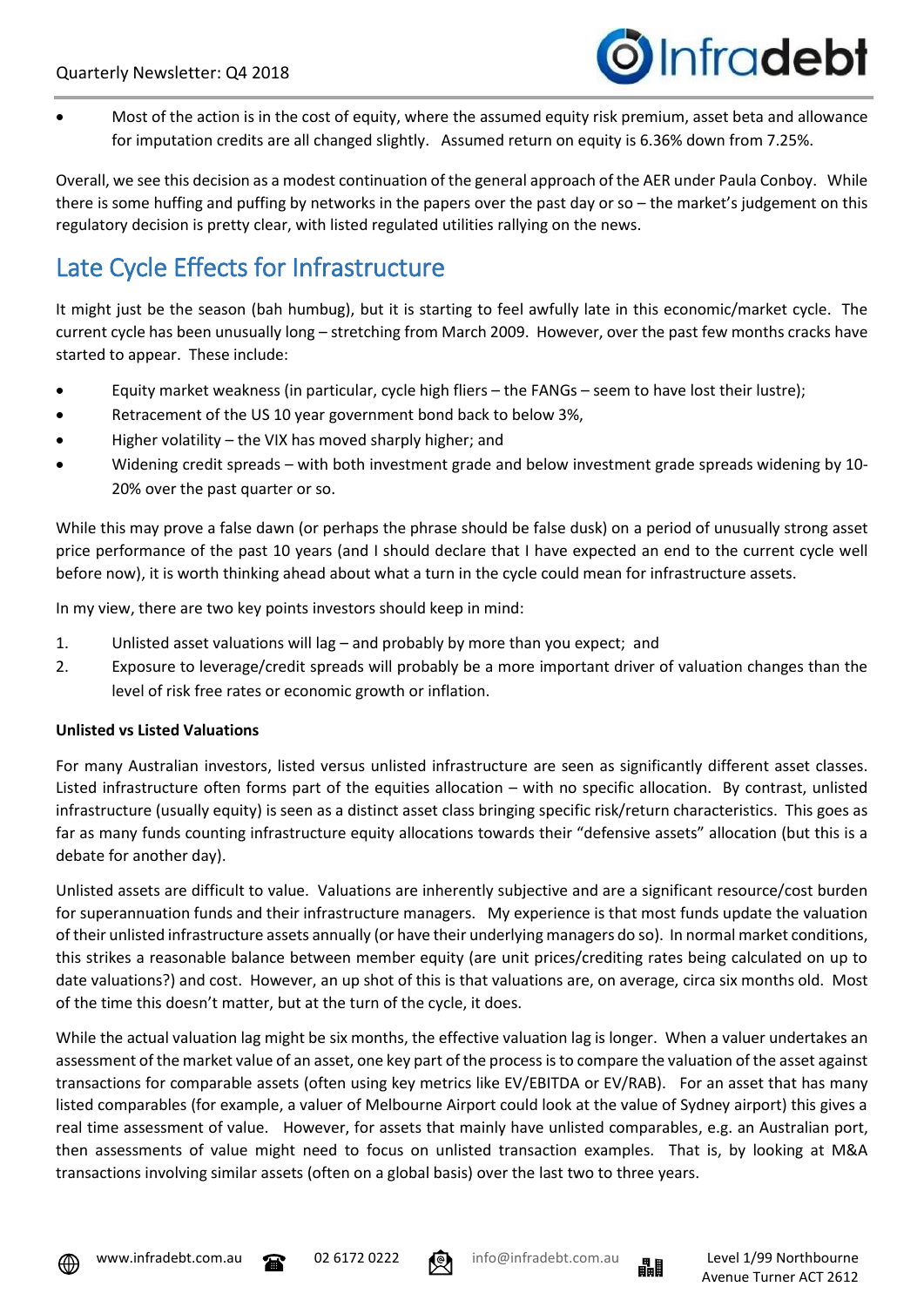Inherently, this involves a significantly longer lag. That is-six months for the valuation itself, and then perhaps another 18 months for the average age of the transaction evidence on which the valuation is based.

To be clear, I am not suggesting that funds deliberately prop up valuations – far from it – it is just a feature of the process that when there is a big shift in markets it can take a significant period for new unlisted transactions to occur post the shift and, in doing so, provide a firm basis on which valuations can be updated.

It is for this reason, during the GFC, that while equity markets were already falling substantially in 2007-08, the impact on unlisted infrastructure valuations only started to really come through in 2008-09 (and continued past the trough in listed markets).

A further complicating factor is the increased valuation disconnect between unlisted assets and their listed equivalents (for example, look at the EV/EBITDA or EV/RAB multiples of the last few years' large port and utility privatisations). These transactions have underpinned a view that unlisted infrastructure trades at a premium to its listed equivalent. I am not going to get into the philosophical debate of whether this is right or wrong. Rather my point is that, if this pricing dynamic were to change, it would take a significant period for sufficient transactions to accumulate to prove it one way or the other.

## **Valuation Factor Drivers – Risk Free Rates/Credit Spreads/Growth/Inflation**

Abstracting from the specifics of particular infrastructure assets, you can simplify the factors that drive cash flows (and, hence, value) down to four factors:

- 1. Economic growth which drives patronage or throughput. Some assets are quite sensitive to this (eg ports/airports), while other assets have effectively zero exposure (eg. PPPs);
- 2. Inflation this drives the growth of cash flows for most infrastructure assets (but not always for example some PPPs have nominal cash flows);
- 3. Credit spreads (and availability). That is, what is the cost and availability of the debt side of the capital structure. Higher credit spreads and reduced debt availability both reduce the cash flows available to equity and, hence, equity valuations; and
- 4. Risk free interest rates. Infrastructure assets generate long-term cash flows. The value of these cash flows is inherently linked to long-term interest rates. The higher rates are, the lower are equity valuations, both directly (through reduced NPV of future equity cash flows) and indirectly (a higher risk free rate increases the cost of debt and, hence, reduces the cash flow available to equity).

All of these factors will be impacted by a turn in the economic/market cycle. A downturn would be expected to:

- Reduce economic growth (although most infrastructure assets are actually relatively insensitive to growth being monopolies/essential services);
- Reduce inflation though it is worth noting that inflation is a lagging indicator;
- Reduce risk free interest rates; and
- Increase credit spreads as banks/lenders become more risk averse and default rise.

Mark Twain once said 'history doesn't repeat but it often rhymes', however, this time it may in fact be different.

In particular, during the previous crisis the blow of higher credit costs was softened by lower risk-free interest rates. The typical infrastructure equity investment has an interest rate duration of around 10 years. This means a 1% fall in discount rates – all else equal – would produce a 10% increase in value. This means that in the prior crisis – where bond rates have typically fallen by 1.5%-2% - there has been a 15%-20% discount rate effect that has mitigated the impact of weaker growth, lower inflation and higher credit spreads.

However, at today's official cash rate of 1.5% and 10 year bond rates of 2.5%, a fall of 1.5%-2%, would require a view that Australia could replicate Japan and have zero cash rates and a sub 1% 10 year bond rate. As a small country with









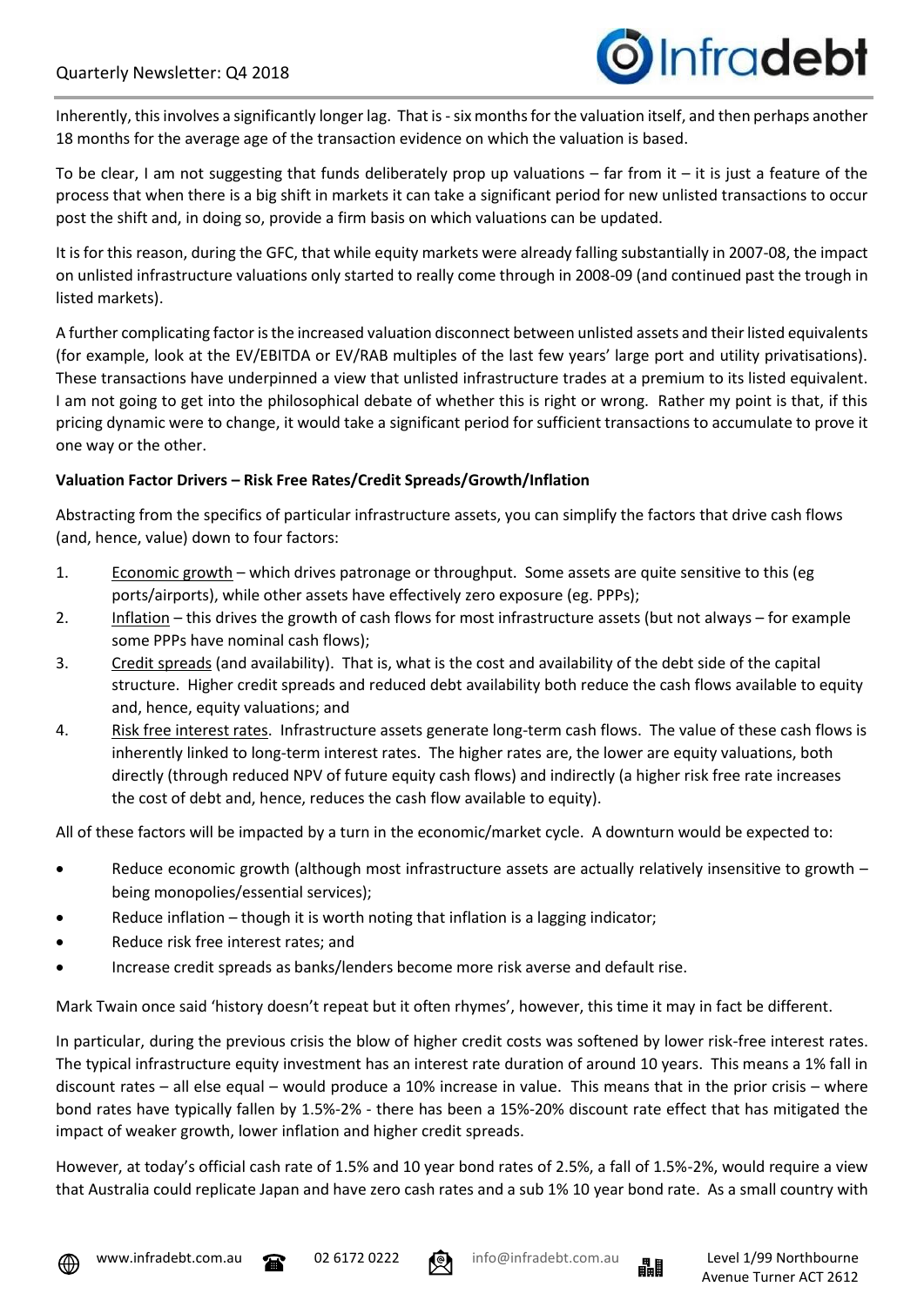a long history of dependency on capital from foreigners (the last current account surplus was before I was born!) I find this prospect difficult to envision.

By contrast, credit spreads are low, albeit not down to their 2007 all time lows. This leaves plenty of room for spreads to rise in an environment of increased volatility, falling asset values and increased defaults.

It is this dynamic – as well as the natural self absorption of a credit investor – that makes me think that it might be credit, rather than risk free rates, that is the more important dynamic at the next turn of the cycle (whenever that is).

If this proves correct, then an implication is that some of the lowest risk assets – that is those with the most predictable revenues – might actually be the most dangerous. Low risk assets – such as PPPs – tend to have the highest level of leverage (a PPP is often financed with over 85% debt). High leverage equals high exposure to rising credit spreads.

# What I wish I already knew about 2019

While this is not strictly about infrastructure, it is the end of the year and that usually brings out a range of prediction pieces. This article takes a slightly different approach on this theme. Prediction is hard – and in the words of Yogi Berra (or according to some sources Neils Bohr) – especially when it's about the future. So rather than try and predict what will happen next year – I wanted to write about the 2019 events or factors that I wish I knew today. That is, what has the potential to be a pivotal driver of financial markets and, hence, investment returns in 2019?

To try keep it simple, I think there are three:

- China
- US wage growth
- Australian housing

#### **China**

China has been trying to manage a transition from a fixed asset investment/debt fuelled economic model to something more sustainable. This has necessitated a delicate balance between tightening credit growth while at the same time trying to maintain overall economic growth, as well as manage their fixed capital account/currency. This would be a difficult challenge for policy makers at the best to times (history suggests most credit booms end in big busts – rather than gentle slow downs), but the Trump inspired trade war with the US adds a significant additional challenge.

How this works out is very difficult to predict – but is hugely important for investors – particularly Australian investors. China has accounted for a disproportionate share of our economic growth over the last decade. Its seemly insatiable appetite for raw materials has underpinned Australia's exports. Its citizen's desire for offshore real estate has even probably had a meaningful impact on Australian house prices.

A downturn in China would have global implications and Australia is squarely in the line of fire. Against this, it is important to remember that Chinese policy makers will not sit idle in the face of a downturn. The GFC era stimulus package – and resulting construction boom – was a perverse saving grace for Australia through the GFC. That said, China's starting position, particularly in terms of leverage, is very different now and this may constrain (or change) the nature of the policy response.

All in all, I don't know what will happen, but I do know that it will be important. The accuracy of Chinese data adds a further challenge for investors – perhaps this means the exchange rate (and potentially Chinese stock prices) are more useful real-time indicators.

### **US Wage Growth**

One of the mysteries of the last few years is that the seemly strong recovery in employment in the US hasn't translated to a meaningful pickup in wage growth. Perhaps this is an impact of globalisation. Perhaps it is the doubly lagging nature of wages. That is, employment growth lags GDP growth, and then wage growth lags that.





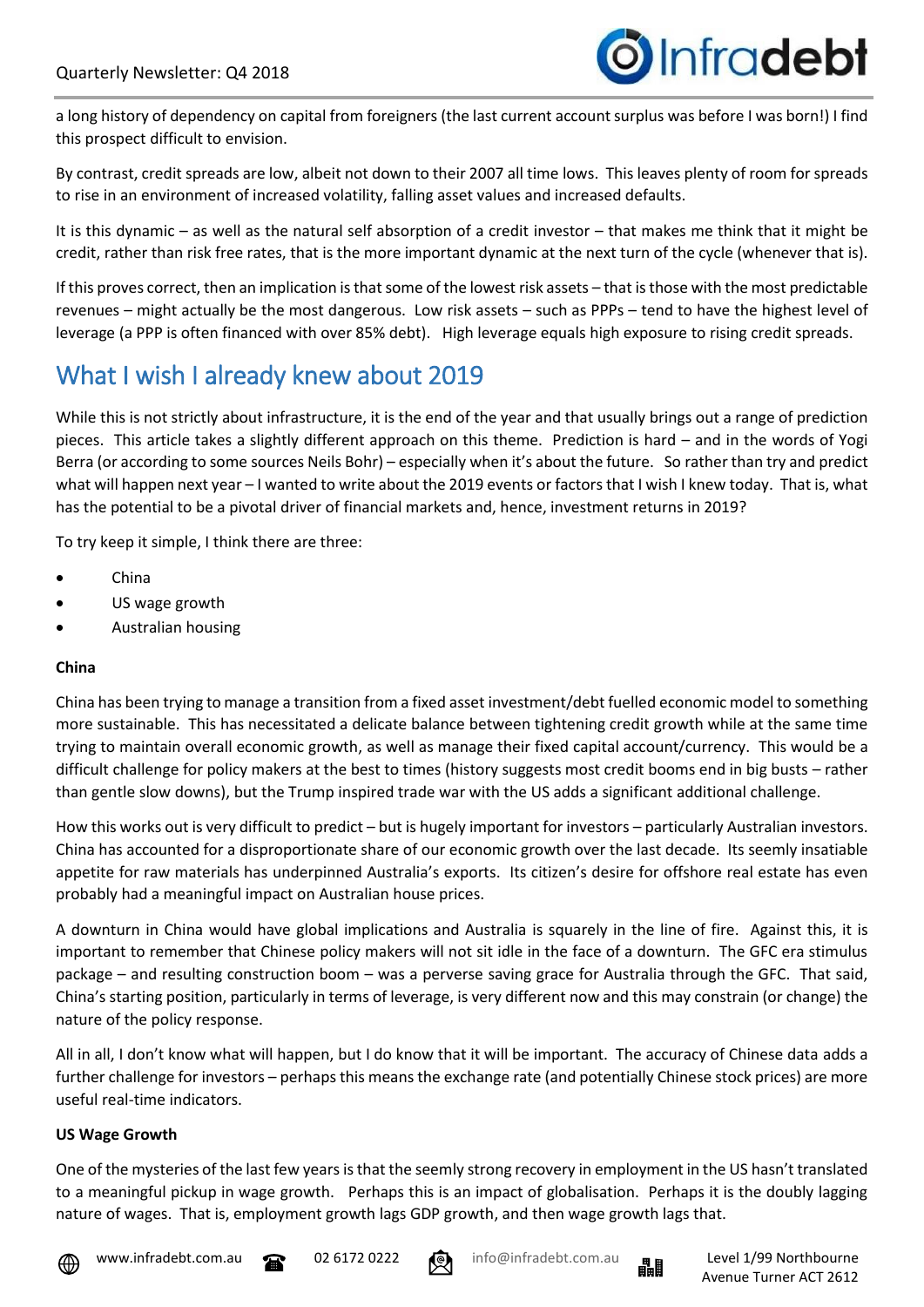

Either way, wage growth is very important. Strong wage growth would increase inflation expectations and put pressure on the Fed to keep marching up interest rates. Higher rates would put pressure on already stretched equity market valuations and are particularly important to infrastructure investors. Higher wages would also erode profit margins – which have been unusually high. A constrained Fed would have less flexibility to respond to weakness in financial markets with easing (that is, goodbye to the Greenspan/Bernanke/Yellen put). Higher US rates would be likely to be associated with a higher US dollar, and its associated funding pressures on emerging markets.

Higher US wages and the resulting pressure on interest rates could significantly change traditional equity/bond correlations. Investors' portfolios are designed on the assumption that falling bond yields (rising bond prices) would cushion the blow of equity market weakness, in an environment of accelerating inflation and constrained central banks, this fundamental portfolio construction assumption could break down.

#### **Australian Housing**

Now for something closer to home (no pun intended). Australian house prices are elevated on any measure, and affordability is a real problem. Modest falls and, in particular, wages growing materially faster than house prices is clearly a good thing.

However, housing is the largest single component of household wealth. Lending against housing represents \$1.7 trillion of assets on bank balance sheets (circa two thirds of all lending or alternatively roughly five times the big four banks equity market captialisation). A transition from a modest slowdown to a serious housing slump (say the difference between a 5% national fall and a 10-20% fall) would have severe implications for economic growth (construction – all sectors – is ~8% of GDP), government finances and the health of Australia's banking system.

We have already had an approximately 5% fall over 2018 (and closer to 10% in Sydney and Melbourne) a key question for Australian investors is whether this moderates or accelerates in 2019?

#### **Conclusion**

2019 has all the hallmarks of being a pivotal year. Who knows what the new year will bring – but these are three things I will be watching closely as the year unfolds.

# And now on a lighter note

The world of finance is full of interesting anecdotes – and in the spirit of the season – we wanted to share two debt stories out of China.

The first relates to Qianhai Air & Shipping Exchange which is a subsidiary of the HNA group – a large Chinese conglomerate and significant shareholder in Virgin Airlines. Facing significant problems in meeting debt payments, in November they announced an initiative to meet some debt payments with 5 year gift vouchers for travel on Hainan Airlines or Grand China Air. An offer directed at retail investors (and we're hoping not too many take it up ….. sounds like Dick Smith gift cards all over again).

Taking this one step further, Chuying Agro-Pastoral Group Co, a Chinese pork producer, has announced an intention to pay 271 million yuan (approx. A\$50 million) in ham!

If the debt markets excess of the pre-GFC era was PIK bonds (Pay In Kind) this takes the concept to the next level …. PIG bonds here we come. But will it catch on? Or will investors be left with a sinking feeling their stomachs?

[https://www.bloomberg.com/news/articles/2018-11-14/hna-offers-airline-vouchers-to-repay-investors-instead-of](https://www.bloomberg.com/news/articles/2018-11-14/hna-offers-airline-vouchers-to-repay-investors-instead-of-cash)[cash](https://www.bloomberg.com/news/articles/2018-11-14/hna-offers-airline-vouchers-to-repay-investors-instead-of-cash)

And on that note …. no more from us for 2018. All the best wishes for the season.